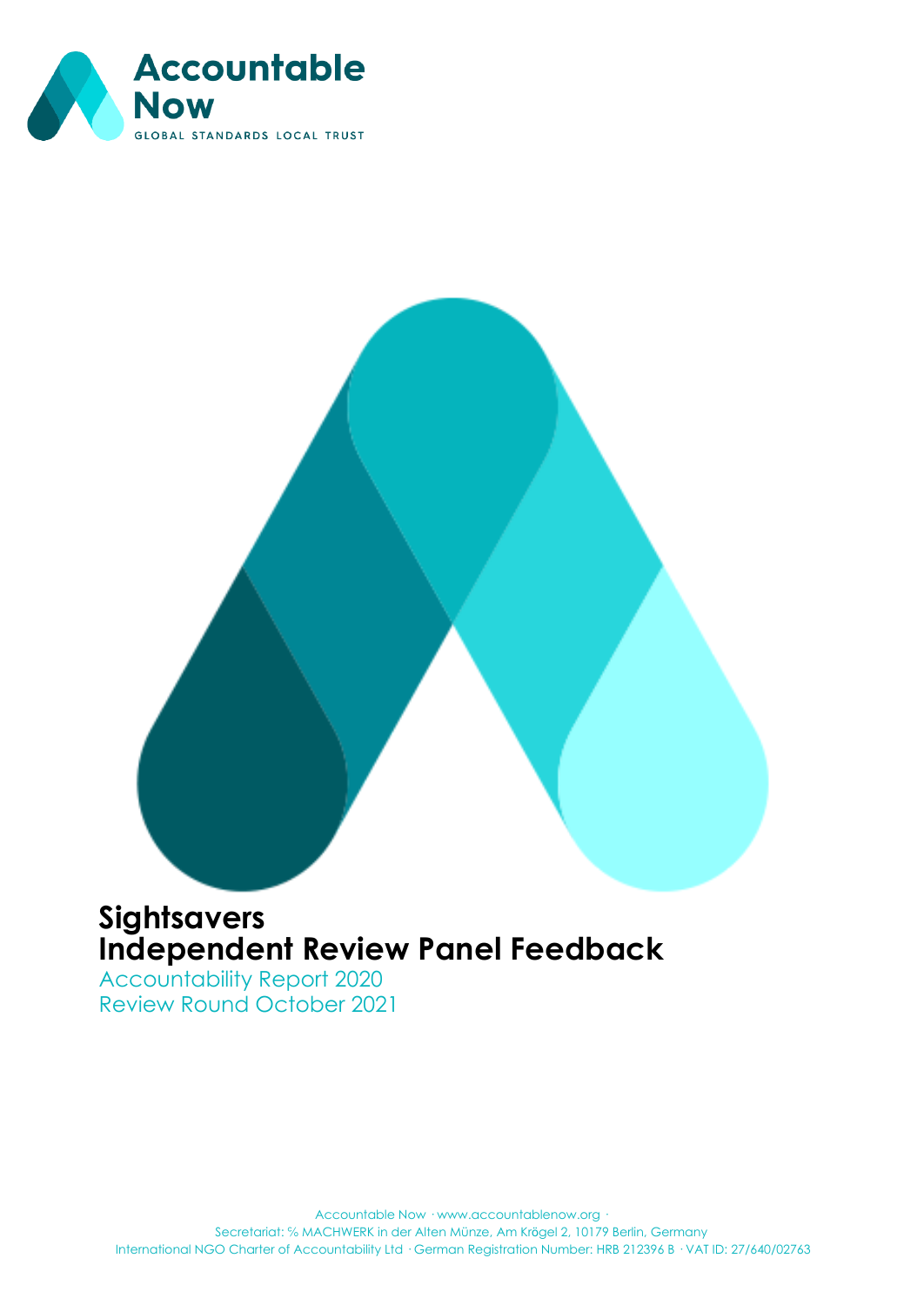

## **Sightsavers Feedback from the Independent Review Panel**

Review Round October 2021

#### 15th October 2021

Dear Caroline Harper,

Thank you for submitting your accountability report. We, the Independent Review Panel of Accountable Now, appreciate your efforts to strengthen accountability to communities, local partners, supporters, staff, donors, or other key constituencies. Our key focus is on accountability to those you serve. It is against this background that we critically discussed your report and came to the individual assessment below.

Sightsavers tenth report is an interim one that addresses the improvement analysis and also provides a comprehensive update on material changes and accountability related matters.

The Panel commends Sightsavers for a high quality report which demonstrates a strong commitment to dynamic accountability, and a focus on continuous improvement and vigilance. This is even more commendable given the Covid-19 context and the funding challenges during the reporting period.

The Panel has found especially remarkable the proactive approach to equity, diversity and inclusion, and the Speak up tool.

We look forward to your response letter, which will be made publicly available on the Accountable Now website along with your report and this feedback letter.

If you have any other feedback or comments on our work, please share them with us by sending them to the Accountable Now Secretariat.

Yours sincerely,

Accountable Now's Independent Review Panel

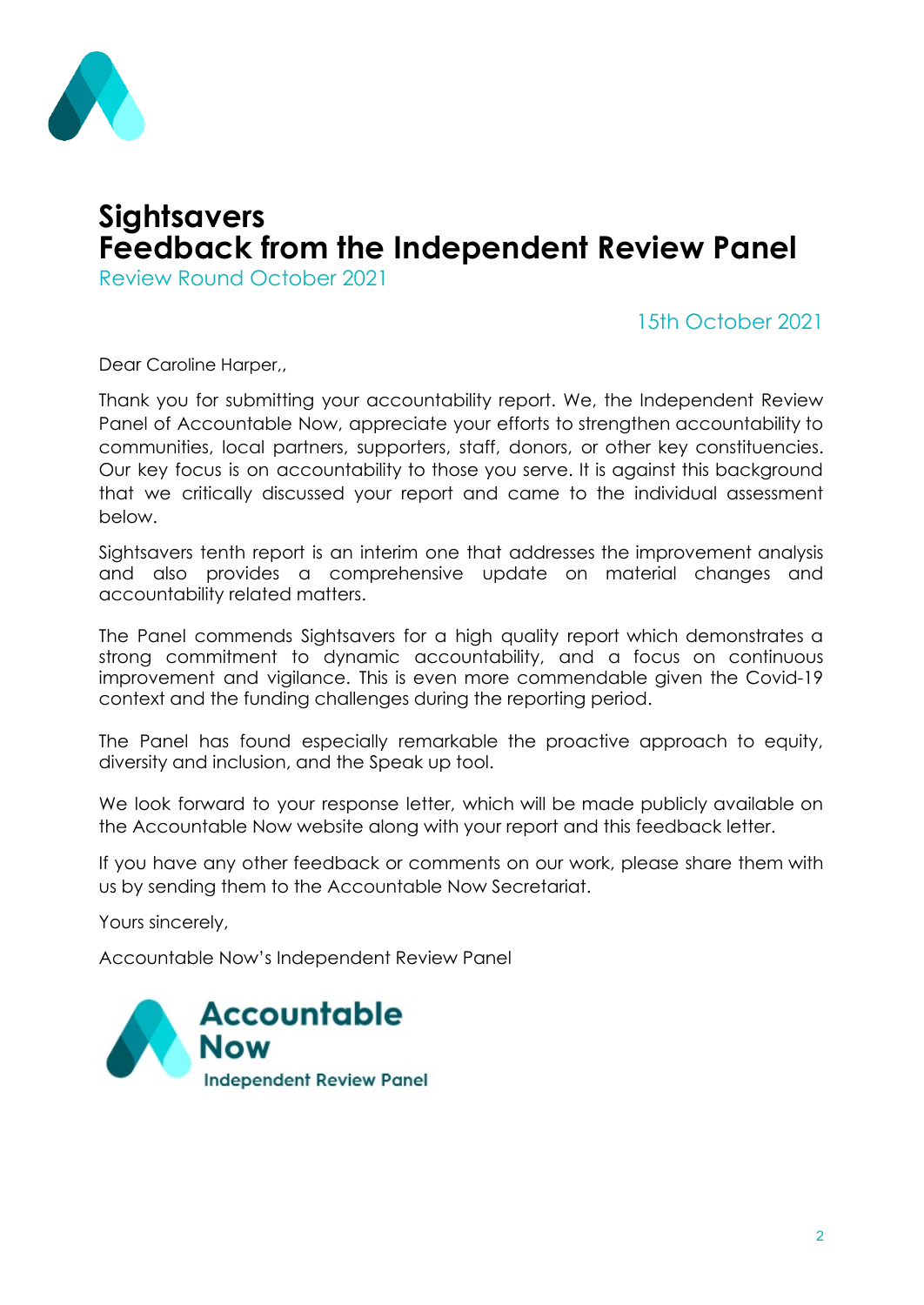

# **Sightsavers's Accountability Report 2020**

**Review Round October 2021**

# Opening Statement from the Head of Organisation

The opening statement by Caroline Harper, Sightsavers' CEO, highlights the organisation's efforts to overcome the new challenges for accountability posed by the pandemic, including more fluid and frequent reporting, and new risk mitigation processes.

Accountability to staff is also highlighted, and two key initiatives enabling more transparency and feedback internally are listed.

The challenges posed by the termination of the biggest contract with the UK government, and by the uncertainty around other contracts with the FCDO are also mentioned.

The statement also highlights that despite the challenges, the staff survey showed positive results and the good results on voluntary income. The Panel notes very positively the proactive approach to equality, diversity and inclusion. Even though the Employee Survey did not reveal problems in this area, the creation of a Racial Diversity Working Group demonstrates a strong focus on accountability.

Transparency and honesty in engaging stakeholders are emphasized throughout the opening statement as crucial elements to navigate the crisis.

## Material changes

The report shares the new appointments at governance and management levels, and the changes in organisational structure as well.

The report also explains how the thematic strategies have been developed and updated. The strategic principles that underpin the programme and thematic strategies are shared, as well as the plans to roll out the strategies.

An overview on how Sightsavers has adapted its ways of working to the Covid-19 context is provided.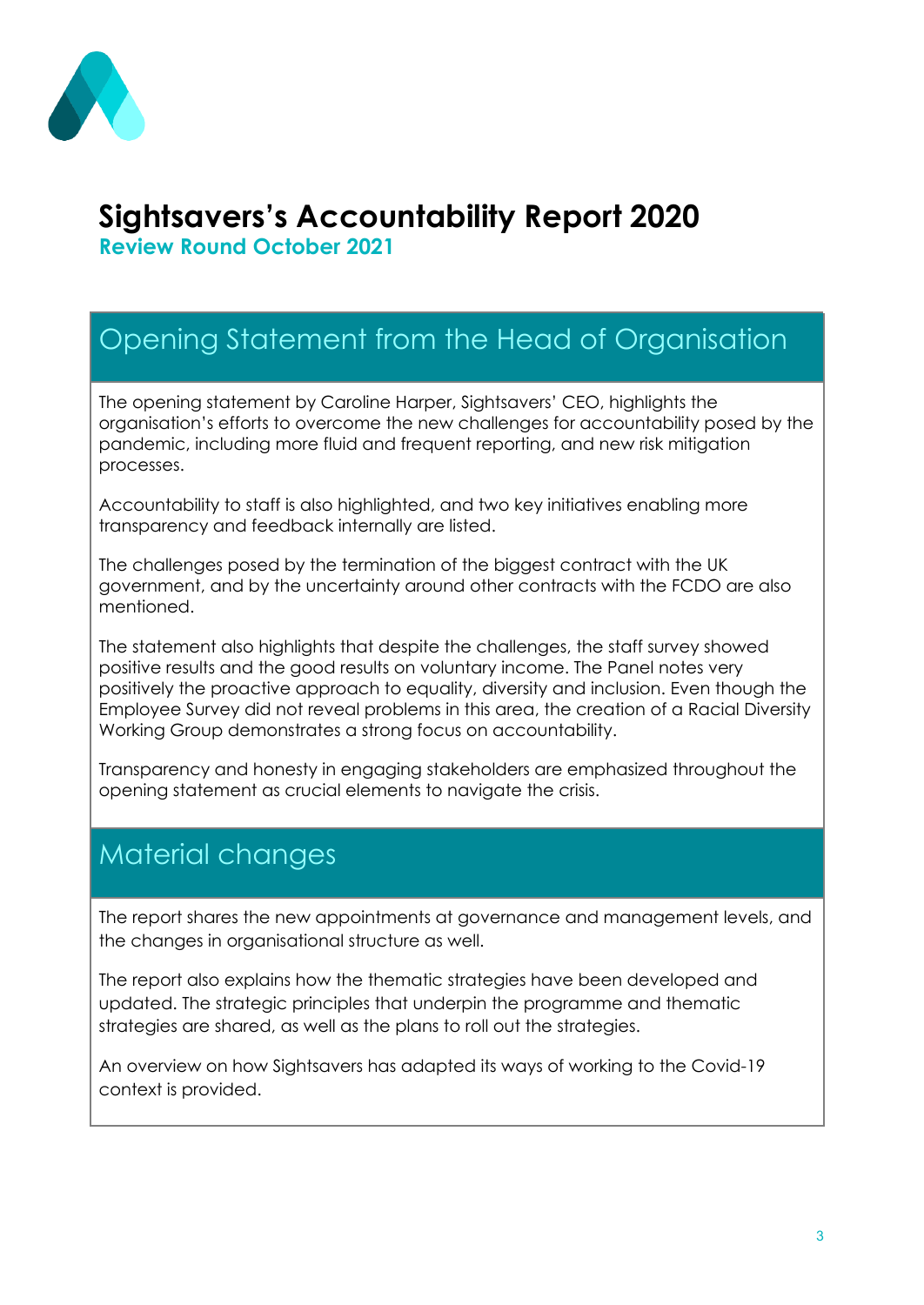

## Cluster A: Impact Achieved

#### **C. We lead by example** C3 *Inclusivity, human rights, women's rights and gender equality* The report addresses the Panel suggestions and shares several developments in justice and equality, and in women's rights and gender equality. It is explained how Sightsavers has adapted or postponed its advocacy work due to the Covid-19 pandemic restrictions. One of the focuses was to ensure that governments' responses to Covid-19 were inclusive and participatory. It is explained that advocacy work is integrated within programmes. The report provides numerous examples of country offices successes in health, gender, education and social inclusion. It is emphasised that greater attention to other aspects of inclusion is now reflected in the new Social Inclusion strategy, which focuses on participation in society by people with disabilities in all their diversity. The Panel commends the commitment to promoting diversity and inclusion by acknowledging the relevance of intersectionality. A more deliberate focus on how Sightsavers will achieve equity in their programmes is outlined in the new strategies with explicit commitments to be gender responsive and inclusive. The results of the 'synthesis review to promote gender equality' are briefly explained and some follow up actions mentioned, which include making the Synthesis a valuable future reference for future programming. *4* **J. Governance processes maximise accountability** J4 *Complaints handling mechanisms and overview of complaints (internal) 4*